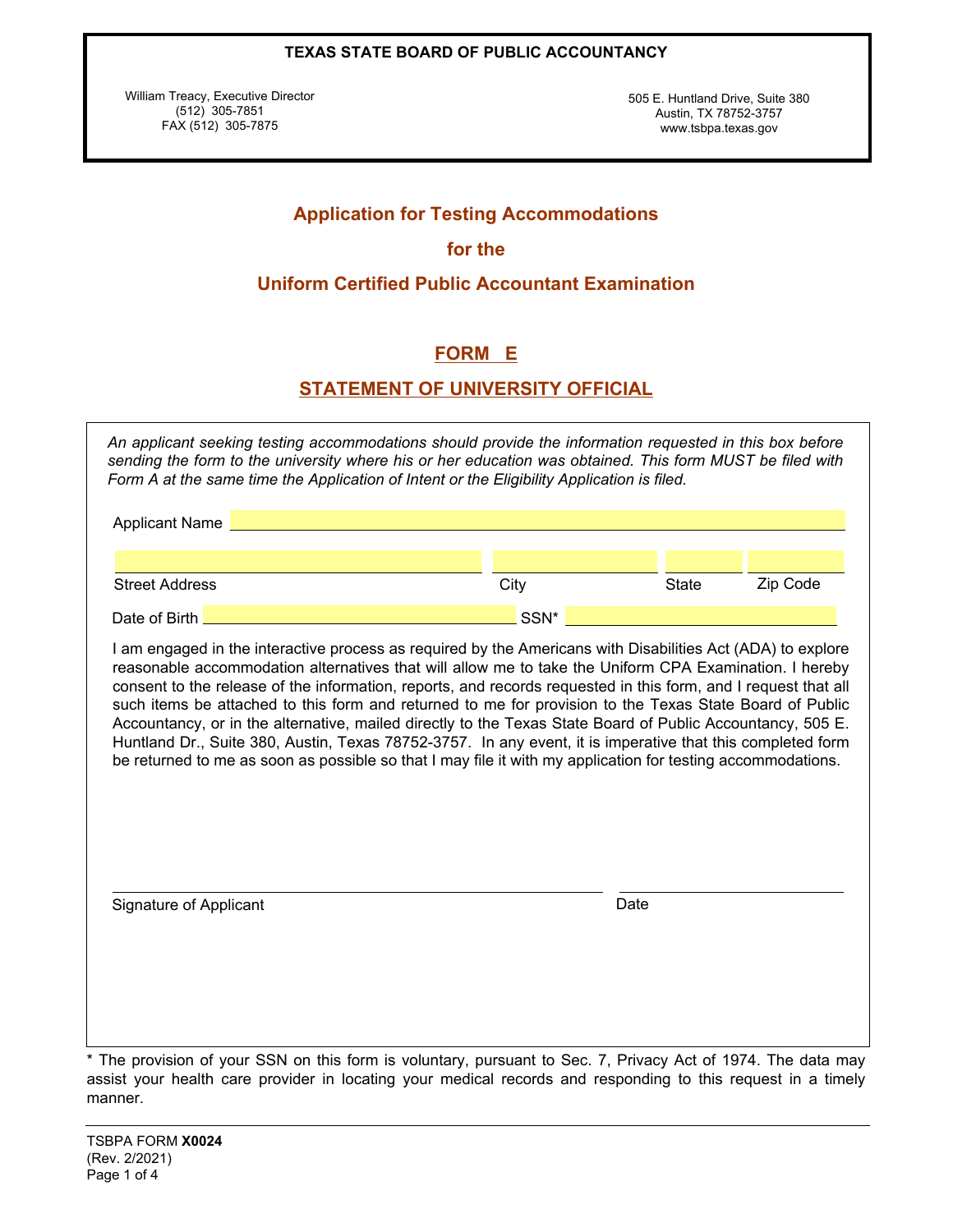#### **TEXAS STATE BOARD OF PUBLIC ACCOUNTANCY**

William Treacy, Executive Director (512) 305-7851 FAX (512) 305-7875

505 E. Huntland Drive, Suite 380 Austin, TX 78752-3757 www.tsbpa.texas.gov

*NOTICE: It is not acceptable to answer these inquiries with a notation referring to attached records. YOU MUST ANSWER EACH QUESTION IN THE SPACE PROVIDED.*

## **UNIVERSITY OFFICIAL**

| Address:                |             | State | Zip Code |
|-------------------------|-------------|-------|----------|
| Street address          | City        |       |          |
| Telephone Number: $($ ) | Fax Number: |       |          |

### **PRIOR TESTING ACCOMMODATIONS**

1. While in attendance at your university, was the applicant authorized to receive any testing accom modations?

YES NO

2. If you answered "YES" to the preceding question, describe below the specific accommodations that were approved, being sure to state any differing accommodations provided for different types of testing (e.g., 1-hour essays, 2-hour essays, multiple-choice tests, practical tests, etc.), as well as any changes in accommodations throughout school. Include all accommodations granted, including specific time extensions, private testing room, use of computer, etc.

| Year        | <b>Specific Accommodations Granted</b> |
|-------------|----------------------------------------|
| First year  |                                        |
| Second year |                                        |
| Third year  |                                        |
| Fourth year |                                        |
| Fifth year  |                                        |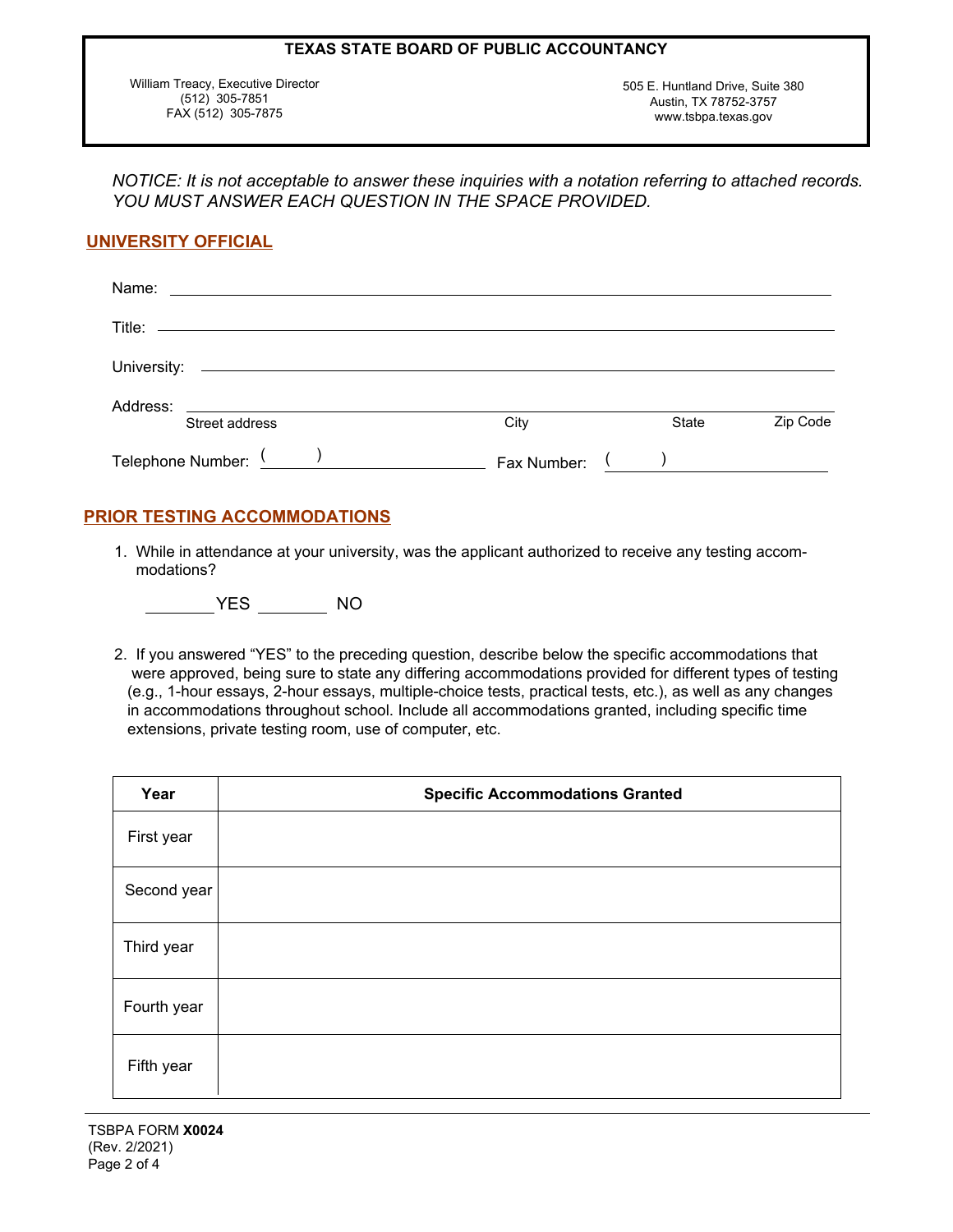| <b>TEXAS STATE BOARD OF PUBLIC ACCOUNTANCY</b> |                                  |  |  |  |
|------------------------------------------------|----------------------------------|--|--|--|
| William Treacy, Executive Director             | 505 E. Huntland Drive, Suite 380 |  |  |  |
| (512) 305-7851                                 | Austin, TX 78752-3757            |  |  |  |
| FAX (512) 305-7875                             | www.tsbpa.texas.gov              |  |  |  |

3. Was the applicant required to provide documentation in order to receive these accommodations?

| YES. | NO. |  |  |  | If you answered "YES," please attach a copy of all documentation. |
|------|-----|--|--|--|-------------------------------------------------------------------|
|------|-----|--|--|--|-------------------------------------------------------------------|

4. Was the diagnosis and/or recommended accommodation information reviewed by an independent expert?

|  | YES. |  |  |  | If you answered "YES," please attach a copy of the expert's written report. |  |
|--|------|--|--|--|-----------------------------------------------------------------------------|--|
|--|------|--|--|--|-----------------------------------------------------------------------------|--|

5. If you granted accommodations other than those received by your reviewing expert, please explain why you did so (or attach a copy of any letter explaining to the applicant why you did so).

- 6. Who made the decision (name and title) regarding the accommodations granted to applicant?
- 7. Did applicant's approved accommodations change at all during school? \_\_\_\_\_\_\_ YES \_\_\_\_\_\_ NO If so, please explain the reason for the change (or attach a copy of any letter explaining to the applicant the reason for the change).

8. Did your university maintain records as to how much of the additional time accommodation the applicant actually used during his/her examinations?  $\rule{1em}{0.15mm}$  YES  $\rule{1em}{0.15mm}$  NO

If you answered "YES," please attach a copy of these records.